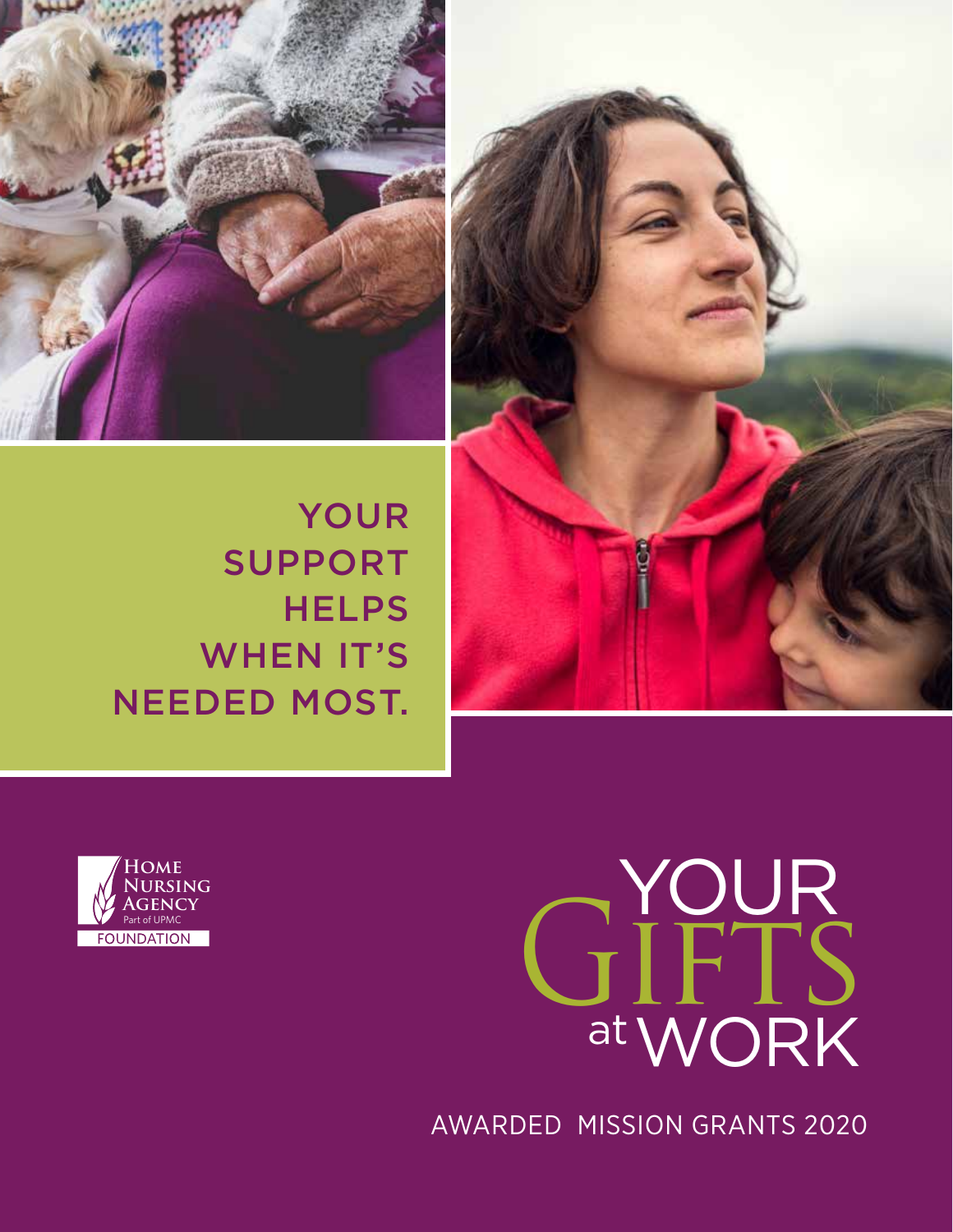## **THANK YOU!**

Maybe you donated in memory of someone you love.

Maybe you gave to establish your own legacy of philanthropy.

Maybe you personally received services and wanted to share in appreciation of your care.

Regardless of your reason for giving, you can have confidence knowing that your donation to the Home Nursing Agency Foundation impacts the lives of your family, friends, and neighbors.

Through your support, we can extend a helping hand to those who rely on the services of Family Hospice, UPMC Home Healthcare of Central PA, Pediatric Home Connection, the Healing Patch Children's Grief Program, the AIDS Intervention Project, and Early Intervention.

Throughout 2020, \$166,900 of your support will be used to directly impact patients, clients, and families right here in West Central Pennsylvania.

Along with the approved Mission Grants for 2020, "Your Gifts at Work" includes stories of those who have experienced the benefit of your generosity and how that helping hand came at just the right time.

*Thank you for making this possible.*

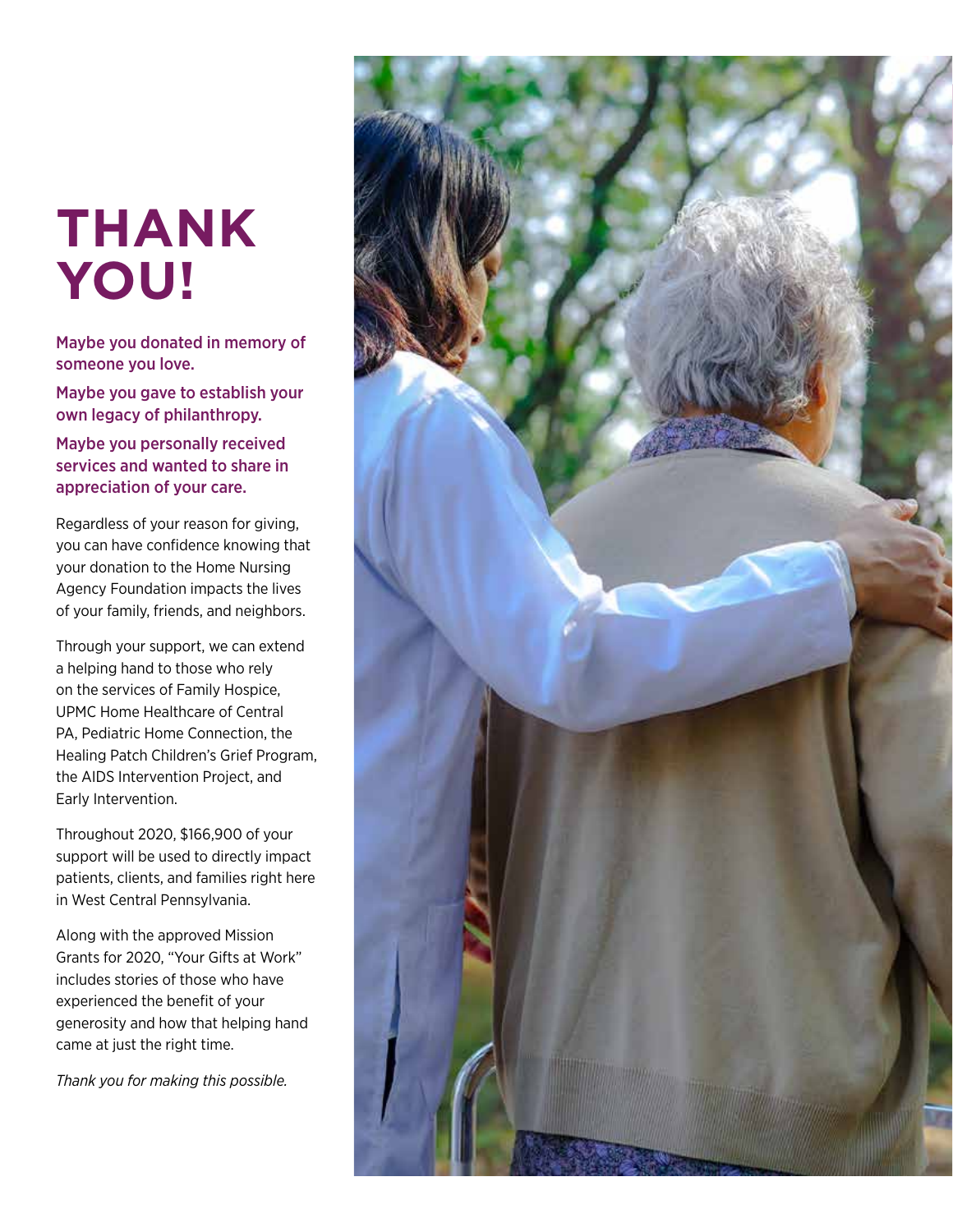## Awarded Mission Grants 2020 *January 1 - December 31, 2020*

## **FAMILY HOSPICE**

#### Serving people with life-limiting illnesses and their caregivers by addressing one's physical, emotional, and mental health needs

\$22,200 to fund the following:

- patients' emergency funding for utilities, food, air conditioners, medications, and other essential items such as bed sheets and pillows
- educational and spiritual materials for both patients and caregivers, including large-print resources
- stationery and other items for providing extended support to bereaved family members after the patient's passing
- life enrichment opportunities for patients, like an anniversary meal for a patient and spouse or a television for a patient with no other means of entertainment
- recognition of volunteers for their gifts of time and presence to support patients and caregivers
- special American flag blankets to be presented to patients who are veterans
- day-long retreat for widows in Family Hospice service area
- emergency funding for bereaved family members

#### **CONDITIONING FOR COMFORT**

As her brain cancer advanced, 13-year-old Carolina suffered from headaches that got increasingly worse with the summer heat. Your support purchased an air conditioner for Carolina's home, so that she could be as comfortable as possible in her final days of life at home with her mom and sister.

### **UPMC HOME HEALTHCARE**

#### Specialized care including nursing and therapy after an injury, illness, or surgery impacts the quality of one's life

\$7,700 to support emergency funding of essential items for patients, such as nutritional supplements, medications, one-time funding for utility or fuel costs, and to provide weekly pill planners to support medication management in the home

#### **A LIGHT IN THE DARKNESS**

A Bedford County Home Health patient was recovering from surgery in his rural home in the woods, powered only by solar panels. Diminishing sunlight in the winter months generated enough electricity to run only his refrigerator and freezer. This left him to sit in the dark or use oil lamps on occasion. Your support paid for lanterns and batteries, providing the necessary light for his home. Your support literally brought light to the darkness in this patient's life.

## **PEDIATRIC HOME CONNECTION**

#### Caring for medically fragile children who are technology-dependent or dealing with chronic and life-limiting conditions

\$3,500 to cover additional shifts of nursing care for family respite and therapeutic items, such as special cribs and high chairs, that support the child's comfort and education

#### **AT HOME WITH TRUSTED NURSES**

Joey is a 14-year-old child with autism and seizure disorder. His grandmother is raising him, and he has also bonded with the two Pediatric Home Connection nurses who care for him regularly. Requiring nursing care and constant supervision, Joey has outbursts when his routine is disrupted. Joey's grandmother was unexpectedly hospitalized one weekend, and his insurance would not authorize payment for additional care during this time. Your support covered the costs of his regular nurses taking additional shifts so that his routine was unaffected. With your generosity, Joey remained safely and calmly at home with the nurses he trusts.